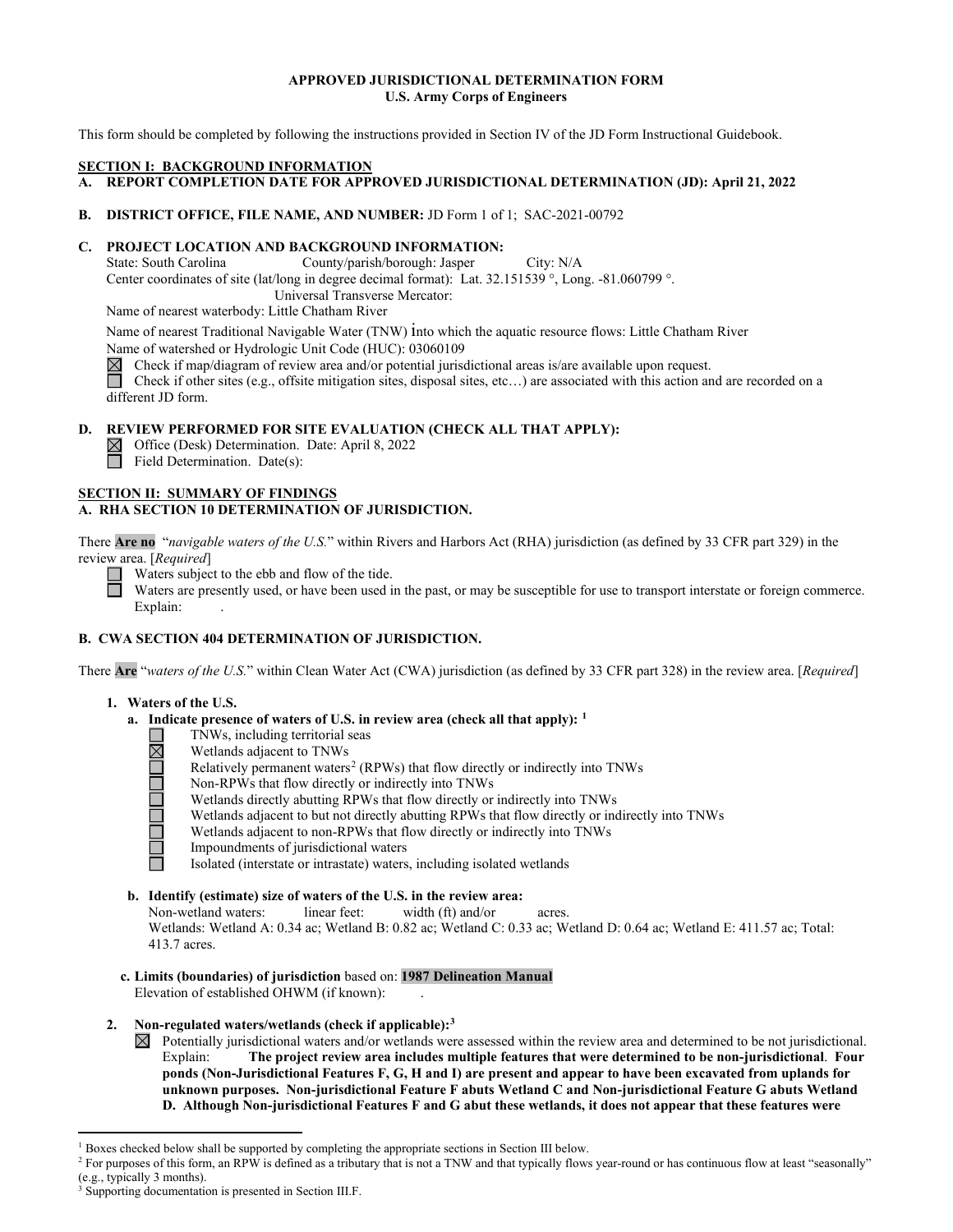**excavated from the wetlands. The ponds that are open water features and do not meet the 3 parameters of a wetland. Based on a review of recent aerial imagery (approximately 2018), Pond I contains lily pads on the surface and the presence of the lily pads may occur on a seasonal basis. The project review area also includes three linear conveyances (Non-Jurisdictional Linear Conveyances 1, 2 and 3) that also appear to have been excavated from uplands. The linear conveyances do not appear in aerial photographs, on LiDAR, or in topographic maps. The linear features do not have tributary characteristics including relatively permanent flow and OHW marks. The ponds (Non-Jurisdictional Features F, G, H and I) and linear features (Non-Jurisdictional Linear Conveyances 1, 2 and 3) are non-jurisdictional and not subject to regulation under Section 404 of the CWA. While not jurisdictional themselves, the linear conveyances provide a surface hydrologic connection between wetlands and waters of the US. The jurisdictional status of the connecting wetlands are discussed in Section III A of this Form 1 of 1.**

#### **SECTION III: CWA ANALYSIS**

#### **A. TNWs AND WETLANDS ADJACENT TO TNWs**

**The agencies will assert jurisdiction over TNWs and wetlands adjacent to TNWs. If the aquatic resource is a TNW, complete Section III.A.1 and Section III.D.1. only; if the aquatic resource is a wetland adjacent to a TNW, complete Sections III.A.1 and 2 and Section III.D.1.; otherwise, see Section III.B below**.

 **1. TNW** 

Identify TNW: **Little Chatham River and the Savannah River**.

Summarize rationale supporting determination: Little Chatham River and the Savannah River are tidal, Section 10 waters, and therefore considered TNWs.

#### **2. Wetland adjacent to TNW**

Summarize rationale supporting conclusion that wetland is "adjacent": Wetlands B and E are part of a large freshwater wetland system that continues offsite and is contiguous with and abutting the TNWs. Wetlands A, C and D are also adjacent to the TNWs through surface hydrologic connections to the TNWs. Specifically, Wetland D is connected to Wetland E through Non-Jurisdictional Linear Conveyance 1; therefore, there is a surface hydrologic connection from Wetland D through the Non-jurisdictional Linear Conveyance 1 and Wetland E to the TNWs. Wetland A is connected to Wetland E through Non-Jurisdictional Linear Conveyance 3; therefore, there is a surface hydrologic connection from Wetland A through Non-Jurisdictional Linear Conveyance 3 and Wetland E to the TNWs. Wetland C is connected to Wetland A and Wetland E through Non-Jurisdictional Linear Conveyances 2 and 3; therefore, there is a surface hydrologic connection from Wetland C through Non-Jurisdictional Linear Conveyance 2, Wetland A, Non-Jurisdictional Linear Conveyance 3, and Wetland E to the TNWs. Based on this information, Wetlands A, B, C D and E are adjacent to the tidal waters and wetlands of the Little Chatham River and the Savannah River, which are the TNWs and thus are jurisdictional and subject to regulation under Section 404 of the CWA.

## **B. CHARACTERISTICS OF TRIBUTARY (THAT IS NOT A TNW) AND ITS ADJACENT WETLANDS (IF ANY):**

 **This section summarizes information regarding characteristics of the tributary and its adjacent wetlands, if any, and it helps determine whether or not the standards for jurisdiction established under Rapanos have been met.** 

 **The agencies will assert jurisdiction over non-navigable tributaries of TNWs where the tributaries are "relatively permanent waters" (RPWs), i.e. tributaries that typically flow year-round or have continuous flow at least seasonally (e.g., typically 3 months). A wetland that directly abuts an RPW is also jurisdictional. If the aquatic resource is not a TNW, but has year-round (perennial) flow, skip to Section III.D.2. If the aquatic resource is a wetland directly abutting a tributary with perennial flow, skip to Section III.D.4.** 

**A wetland that is adjacent to but that does not directly abut an RPW requires a significant nexus evaluation. Corps districts and EPA regions will include in the record any available information that documents the existence of a significant nexus between a relatively permanent tributary that is not perennial (and its adjacent wetlands if any) and a traditional navigable water, even though a significant nexus finding is not required as a matter of law.** 

**If the waterbody[4](#page-1-0) is not an RPW, or a wetland directly abutting an RPW, a JD will require additional data to determine if the waterbody has a significant nexus with a TNW. If the tributary has adjacent wetlands, the significant nexus evaluation must consider the tributary in combination with all of its adjacent wetlands. This significant nexus evaluation that combines, for analytical purposes, the tributary and all of its adjacent wetlands is used whether the review area identified in the JD request is the tributary, or its adjacent wetlands, or both. If the JD covers a tributary with adjacent wetlands, complete Section III.B.1 for the tributary, Section III.B.2 for any onsite wetlands, and Section III.B.3 for all wetlands adjacent to that tributary, both onsite and offsite. The determination whether a significant nexus exists is determined in Section III.C below.** 

<span id="page-1-0"></span><sup>4</sup> Note that the Instructional Guidebook contains additional information regarding swales, ditches, washes, and erosional features generally and in the arid **West**.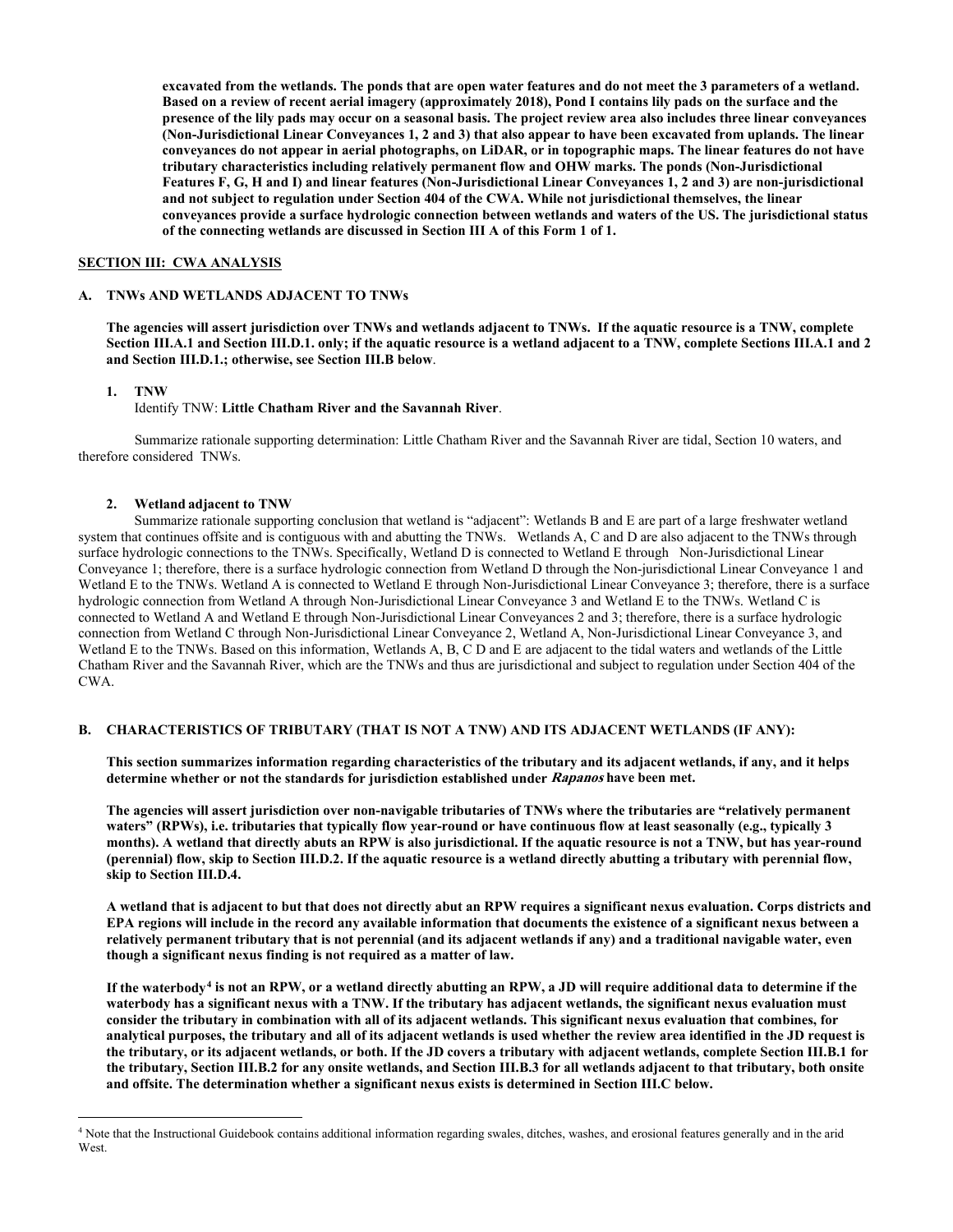|  | Characteristics of non-TNWs that flow directly or indirectly into TNW |
|--|-----------------------------------------------------------------------|
|  |                                                                       |

| (i) | <b>General Area Conditions:</b><br><b>Pick List</b><br>Watershed size:<br>Drainage area:<br><b>Pick List</b><br>Average annual rainfall:<br>inches<br>Average annual snowfall:<br>inches                                                                                                                                                                                               |
|-----|----------------------------------------------------------------------------------------------------------------------------------------------------------------------------------------------------------------------------------------------------------------------------------------------------------------------------------------------------------------------------------------|
|     | (ii) Physical Characteristics:<br>(a) Relationship with TNW:<br>Tributary flows directly into TNW.<br>$\Box$ Tributary flows through Pick List tributaries before entering TNW.                                                                                                                                                                                                        |
|     | Project waters are Pick List river miles from TNW.<br>Project waters are Pick List river miles from RPW.<br>Project waters are Pick List aerial (straight) miles from TNW.<br>Project waters are Pick List aerial (straight) miles from RPW.<br>Project waters cross or serve as state boundaries. Explain:                                                                            |
|     | Identify flow route to TNW <sup>5</sup> :<br>Tributary stream order, if known:                                                                                                                                                                                                                                                                                                         |
|     | (b) General Tributary Characteristics (check all that apply):<br>Tributary is:<br>Natural<br>Artificial (man-made). Explain:<br>Manipulated (man-altered). Explain:                                                                                                                                                                                                                    |
|     | Tributary properties with respect to top of bank (estimate):<br>Average width:<br>feet<br>Average depth:<br>feet<br>Average side slopes: Pick List.                                                                                                                                                                                                                                    |
|     | Primary tributary substrate composition (check all that apply):<br>Silts<br>Sands<br>Concrete<br>Cobbles<br>Muck<br>Gravel<br>Bedrock<br>Vegetation. Type/% cover:<br>Other. Explain:                                                                                                                                                                                                  |
|     | Tributary condition/stability [e.g., highly eroding, sloughing banks]. Explain:<br>Presence of run/riffle/pool complexes. Explain:<br>Tributary geometry: Pick List<br>Tributary gradient (approximate average slope):<br>$\frac{0}{0}$                                                                                                                                                |
|     | $(c)$ Flow:<br>Tributary provides for: Pick List<br>Estimate average number of flow events in review area/year: Pick List<br>Describe flow regime:<br>Other information on duration and volume:                                                                                                                                                                                        |
|     | Surface flow is: Pick List. Characteristics:                                                                                                                                                                                                                                                                                                                                           |
|     | Subsurface flow: Pick List. Explain findings:<br>$\Box$ Dye (or other) test performed:                                                                                                                                                                                                                                                                                                 |
|     | Tributary has (check all that apply):<br>Bed and banks<br>OHWM <sup>6</sup> (check all indicators that apply):<br>clear, natural line impressed on the bank<br>the presence of litter and debris<br>changes in the character of soil<br>destruction of terrestrial vegetation<br>shelving<br>the presence of wrack line<br>vegetation matted down, bent, or absent<br>sediment sorting |

<span id="page-2-1"></span><span id="page-2-0"></span><sup>&</sup>lt;sup>5</sup> Flow route can be described by identifying, e.g., tributary a, which flows through the review area, to flow into tributary b, which then flows into TNW.<br><sup>6</sup>A natural or man-made discontinuity in the OHWM does not nece the OHWM has been removed by development or agricultural practices). Where there is a break in the OHWM that is unrelated to the waterbody's flow regime (e.g., flow over a rock outcrop or through a culvert), the agencies will look for indicators of flow above and below the break.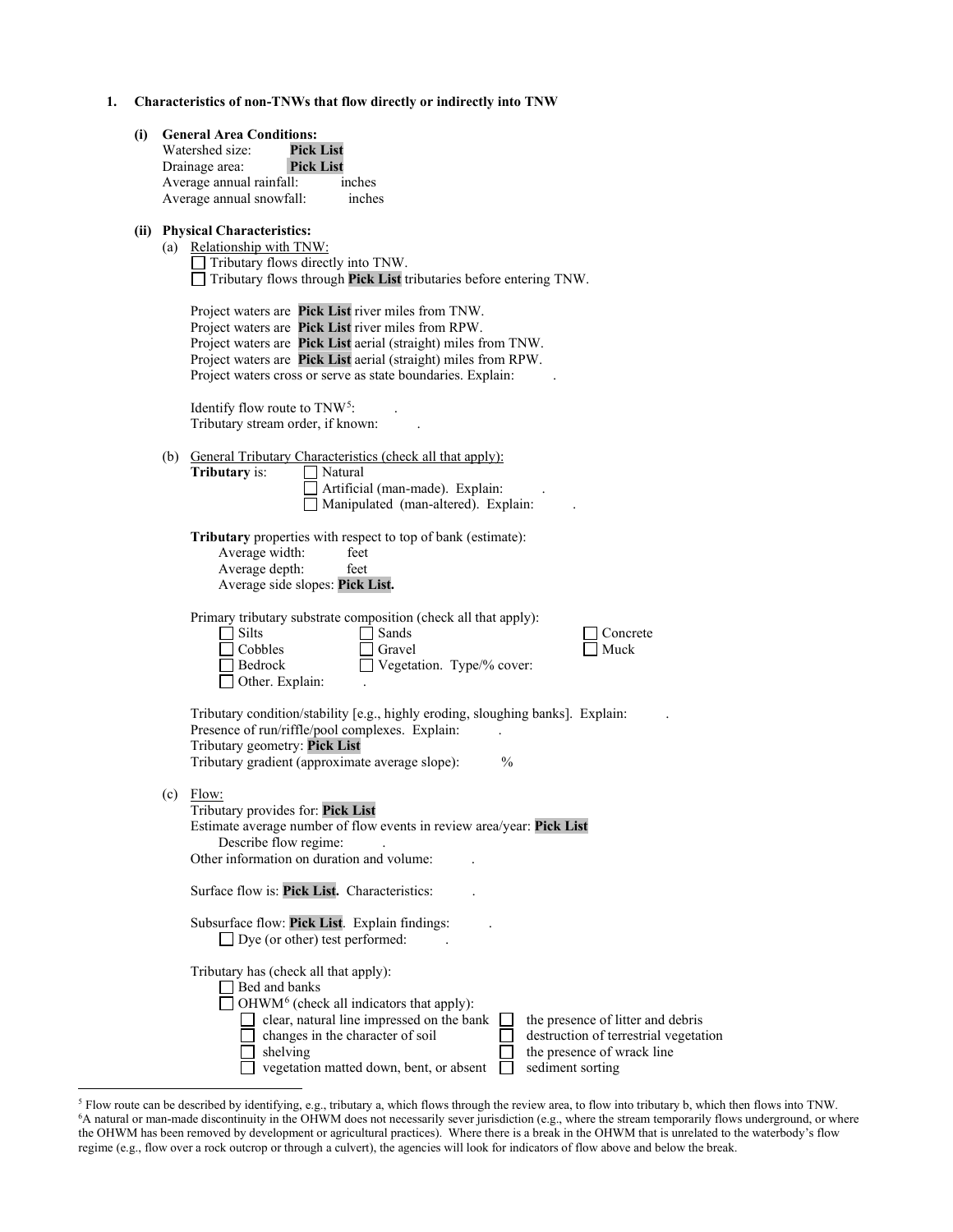|            | leaf litter disturbed or washed away<br>scour<br>sediment deposition<br>multiple observed or predicted flow events<br>water staining<br>abrupt change in plant community<br>other (list):<br>$\Box$ Discontinuous OHWM. <sup>7</sup> Explain:                                                                                                                                                                                                                          |
|------------|------------------------------------------------------------------------------------------------------------------------------------------------------------------------------------------------------------------------------------------------------------------------------------------------------------------------------------------------------------------------------------------------------------------------------------------------------------------------|
|            | If factors other than the OHWM were used to determine lateral extent of CWA jurisdiction (check all that apply):<br>$\Box$ High Tide Line indicated by:<br>Mean High Water Mark indicated by:<br>oil or scum line along shore objects<br>$\Box$ survey to available datum;<br>fine shell or debris deposits (foreshore)<br>physical markings;<br>□ vegetation lines/changes in vegetation types.<br>physical markings/characteristics<br>tidal gauges<br>other (list): |
|            | (iii) Chemical Characteristics:<br>Characterize tributary (e.g., water color is clear, discolored, oily film; water quality; general watershed characteristics, etc.).<br>Explain:<br>Identify specific pollutants, if known:                                                                                                                                                                                                                                          |
|            | (iv) Biological Characteristics. Channel supports (check all that apply):<br>Riparian corridor. Characteristics (type, average width):<br>Wetland fringe. Characteristics:<br>Habitat for:<br>Federally Listed species. Explain findings:<br>Fish/spawn areas. Explain findings:<br>□ Other environmentally-sensitive species. Explain findings:<br>$\Box$ Aquatic/wildlife diversity. Explain findings:                                                               |
| 2.         | Characteristics of wetlands adjacent to non-TNW that flow directly or indirectly into TNW                                                                                                                                                                                                                                                                                                                                                                              |
| (i)<br>(a) | <b>Physical Characteristics:</b><br>General Wetland Characteristics:                                                                                                                                                                                                                                                                                                                                                                                                   |
|            | Properties:<br>Wetland size:<br>acres<br>Wetland type. Explain:<br>Wetland quality. Explain:<br>Project wetlands cross or serve as state boundaries. Explain:                                                                                                                                                                                                                                                                                                          |
| (b)        | General Flow Relationship with Non-TNW:<br>Flow is: Pick List. Explain:                                                                                                                                                                                                                                                                                                                                                                                                |
|            | Surface flow is: Pick List<br>Characteristics:                                                                                                                                                                                                                                                                                                                                                                                                                         |
|            | Subsurface flow: Pick List. Explain findings:<br>$\Box$ Dye (or other) test performed:                                                                                                                                                                                                                                                                                                                                                                                 |
|            | (c) Wetland Adjacency Determination with Non-TNW:<br>$\Box$ Directly abutting<br>$\Box$ Not directly abutting<br>Discrete wetland hydrologic connection. Explain:<br>Ecological connection. Explain:<br>Separated by berm/barrier. Explain:                                                                                                                                                                                                                            |

Project wetlands are **Pick List** river miles from TNW. Project waters are **Pick List** aerial (straight) miles from TNW. Flow is from: **Pick List.** Estimate approximate location of wetland as within the **Pick List** floodplain.

# <span id="page-3-0"></span> **(ii) Chemical Characteristics:**

Characterize wetland system (e.g., water color is clear, brown, oil film on surface; water quality; general watershed characteristics; etc.). Explain:

Identify specific pollutants, if known: .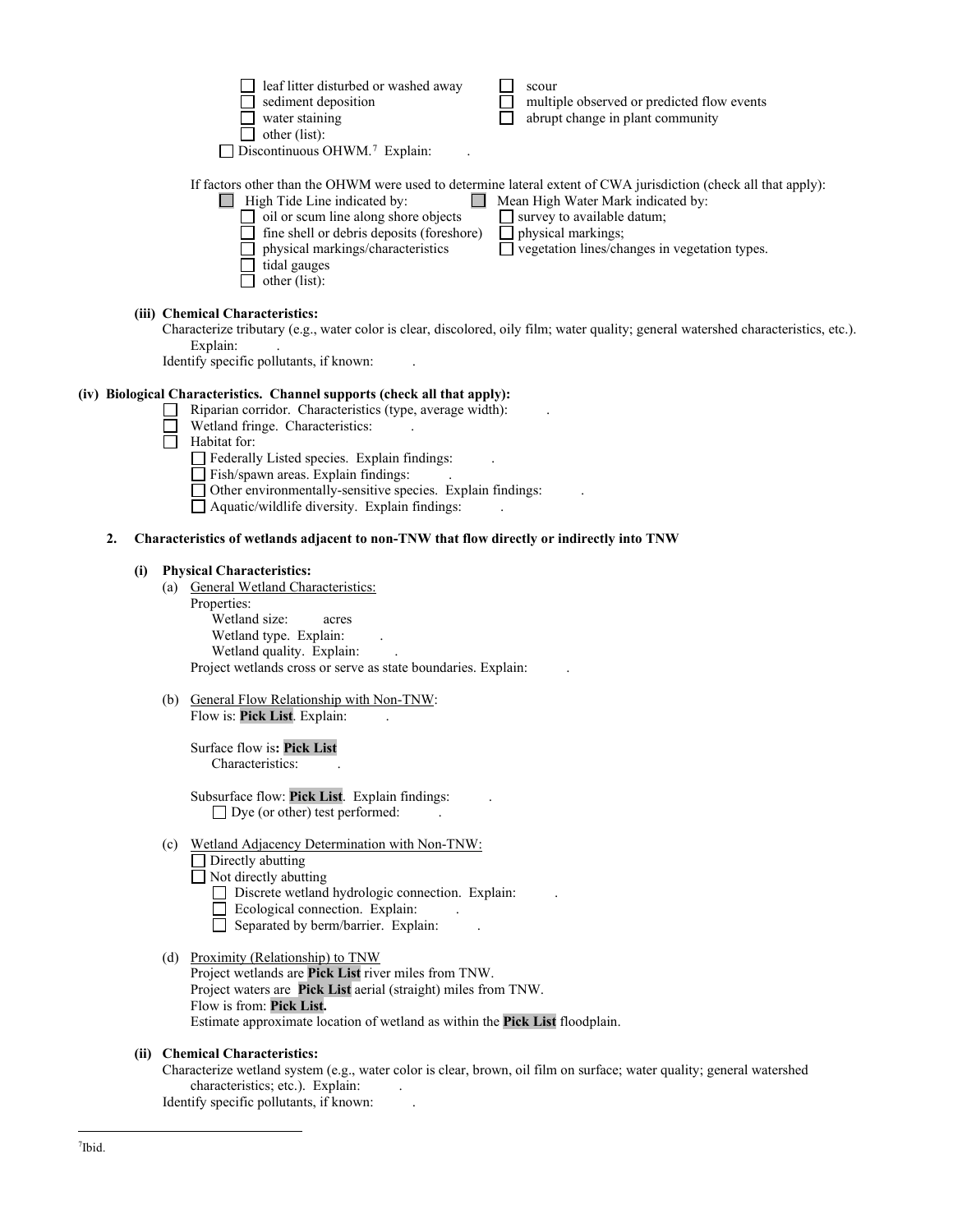#### **(iii) Biological Characteristics. Wetland supports (check all that apply):**

- $\Box$  Riparian buffer. Characteristics (type, average width):
- Vegetation type/percent cover. Explain: .
- $\Box$  Habitat for:
	- Federally Listed species. Explain findings: .
	- Fish/spawn areas. Explain findings:
	- $\Box$  Other environmentally-sensitive species. Explain findings:
	- $\Box$  Aquatic/wildlife diversity. Explain findings:
- **3. Characteristics of all wetlands adjacent to the tributary (if any)**  All wetland(s) being considered in the cumulative analysis: **Pick List** Approximately () acres in total are being considered in the cumulative analysis.

For each wetland, specify the following:

```
Directly abuts? (Y/N) Size (in acres) Directly abuts? (Y/N) Size (in acres)
```
Summarize overall biological, chemical and physical functions being performed: .

# **C. SIGNIFICANT NEXUS DETERMINATION**

**A significant nexus analysis will assess the flow characteristics and functions of the tributary itself and the functions performed by any wetlands adjacent to the tributary to determine if they significantly affect the chemical, physical, and biological integrity of a TNW. For each of the following situations, a significant nexus exists if the tributary, in combination with all of its adjacent wetlands, has more than a speculative or insubstantial effect on the chemical, physical and/or biological integrity of a TNW. Considerations when evaluating significant nexus include, but are not limited to the volume, duration, and frequency of the flow of water in the tributary and its proximity to a TNW, and the functions performed by the tributary and all its adjacent wetlands. It is not appropriate to determine significant nexus based solely on any specific threshold of distance (e.g. between a tributary and its adjacent wetland or between a tributary and the TNW). Similarly, the fact an adjacent wetland lies within or outside of a floodplain is not solely determinative of significant nexus.** 

## **Draw connections between the features documented and the effects on the TNW, as identified in the** *Rapanos* **Guidance and discussed in the Instructional Guidebook. Factors to consider include, for example:**

- Does the tributary, in combination with its adjacent wetlands (if any), have the capacity to carry pollutants or flood waters to TNWs, or to reduce the amount of pollutants or flood waters reaching a TNW?
- Does the tributary, in combination with its adjacent wetlands (if any), provide habitat and lifecycle support functions for fish and other species, such as feeding, nesting, spawning, or rearing young for species that are present in the TNW?
- Does the tributary, in combination with its adjacent wetlands (if any), have the capacity to transfer nutrients and organic carbon that support downstream foodwebs?
- Does the tributary, in combination with its adjacent wetlands (if any), have other relationships to the physical, chemical, or biological integrity of the TNW?

## **Note: the above list of considerations is not inclusive and other functions observed or known to occur should be documented below:**

- **1. Significant nexus findings for non-RPW that has no adjacent wetlands and flows directly or indirectly into TNWs.** Explain findings of presence or absence of significant nexus below, based on the tributary itself, then go to Section III.D: .
- **2. Significant nexus findings for non-RPW and its adjacent wetlands, where the non-RPW flows directly or indirectly into TNWs.** Explain findings of presence or absence of significant nexus below, based on the tributary in combination with all of its adjacent wetlands, then go to Section III.D: .
- **3. Significant nexus findings for wetlands adjacent to an RPW but that do not directly abut the RPW.** Explain findings of presence or absence of significant nexus below, based on the tributary in combination with all of its adjacent wetlands, then go to Section III.D: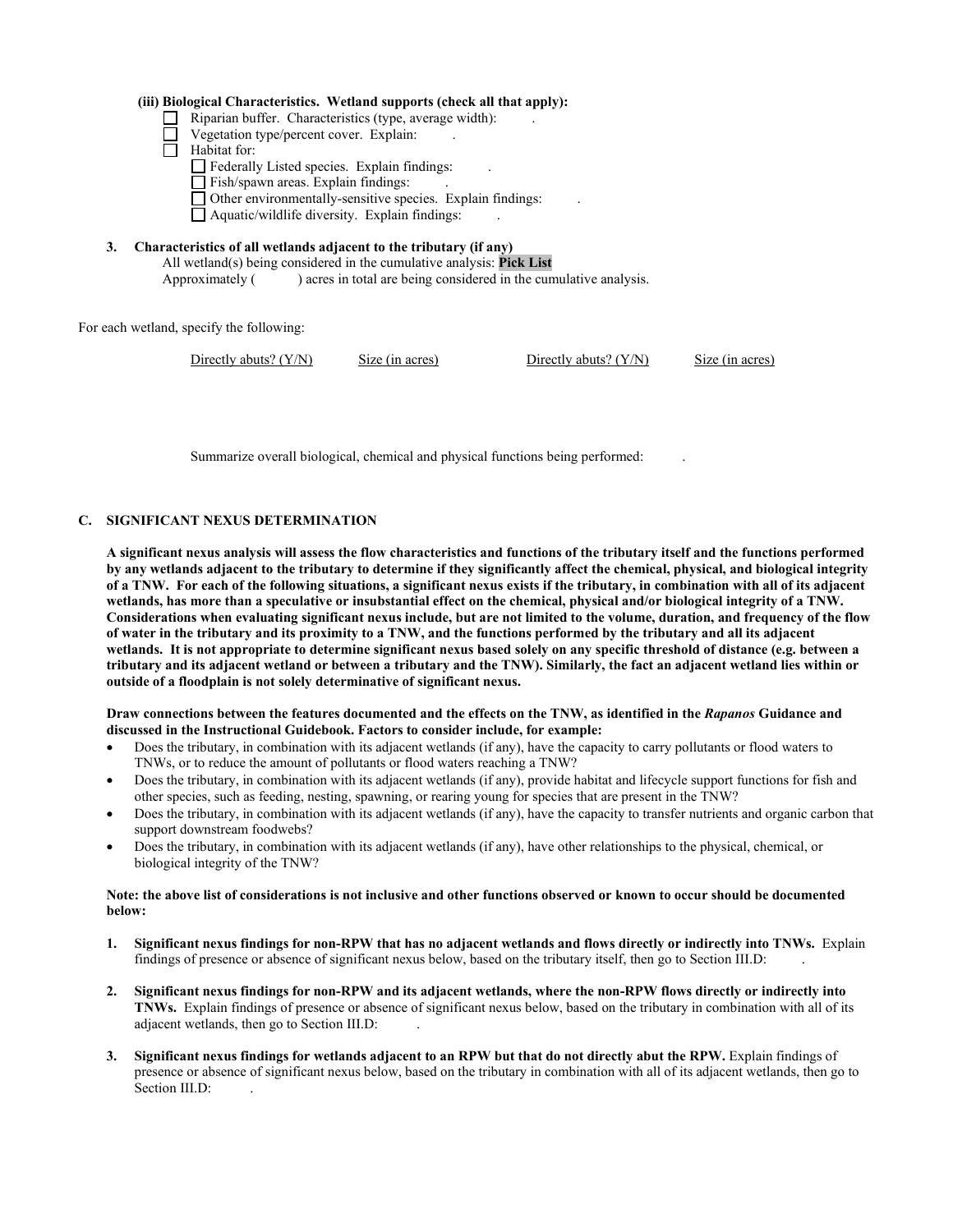## **D. DETERMINATIONS OF JURISDICTIONAL FINDINGS. THE SUBJECT WATERS/WETLANDS ARE (CHECK ALL THAT APPLY):**

- **1. TNWs and Adjacent Wetlands.** Check all that apply and provide size estimates in review area: **TNWs:** linear feet width (ft), Or, acres. Wetlands adjacent to TNWs: Wetland A: 0.34 ac; Wetland B: 0.82 ac; Wetland C: 0.33 ac; Wetland D: 0.64 ac; Wetland E: 411.57 ac acres. **2. RPWs that flow directly or indirectly into TNWs.**  Tributaries of TNWs where tributaries typically flow year-round are jurisdictional. Provide data and rationale indicating that tributary is perennial: .  $\Box$  Tributaries of TNW where tributaries have continuous flow "seasonally" (e.g., typically three months each year) are jurisdictional. Data supporting this conclusion is provided at Section III.B. Provide rationale indicating that tributary flows seasonally: Provide estimates for jurisdictional waters in the review area (check all that apply): Tributary waters:linear feetwidth (ft).Other non-wetland waters:acres. Identify type(s) of waters: .  **3. Non-RPWs[8](#page-5-0) that flow directly or indirectly into TNWs.** Waterbody that is not a TNW or an RPW, but flows directly or indirectly into a TNW, and it has a significant nexus with a TNW is jurisdictional. Data supporting this conclusion is provided at Section III.C. Provide estimates for jurisdictional waters within the review area (check all that apply): Tributary waters:linear feetwidth (ft).Other non-wetland waters:acres. Identify type(s) of waters: **. 4. Wetlands directly abutting an RPW that flow directly or indirectly into TNWs.** Wetlands directly abut RPW and thus are jurisdictional as adjacent wetlands. Wetlands directly abutting an RPW where tributaries typically flow year-round. Provide data and rationale indicating that tributary is perennial in Section III.D.2, above. Provide rationale indicating that wetland is directly abutting an RPW: **.** Wetlands directly abutting an RPW where tributaries typically flow "seasonally." Provide data indicating that tributary is seasonal in Section III.B and rationale in Section III.D.2, above. Provide rationale indicating that wetland is directly abutting an RPW: . Provide acreage estimates for jurisdictional wetlands in the review area:acres. **5. Wetlands adjacent to but not directly abutting an RPW that flow directly or indirectly into TNWs.**  Wetlands that do not directly abut an RPW, but when considered in combination with the tributary to which they are adjacent and with similarly situated adjacent wetlands, have a significant nexus with a TNW are jurisidictional. Data supporting this conclusion is provided at Section III.C. Provide acreage estimates for jurisdictional wetlands in the review area:acres.
	- **6. Wetlands adjacent to non-RPWs that flow directly or indirectly into TNWs.** Wetlands adjacent to such waters, and have when considered in combination with the tributary to which they are adjacent and with similarly situated adjacent wetlands, have a significant nexus with a TNW are jurisdictional. Data supporting this conclusion is provided at Section III.C.

Provide estimates for jurisdictional wetlands in the review area: acres.

## **7. Impoundments of jurisdictional waters. [9](#page-5-1)**

As a general rule, the impoundment of a jurisdictional tributary remains jurisdictional.

Demonstrate that impoundment was created from "waters of the U.S.," or

<sup>&</sup>lt;sup>8</sup>See Footnote #3.

<span id="page-5-1"></span><span id="page-5-0"></span> $9$  To complete the analysis refer to the key in Section III.D.6 of the Instructional Guidebook.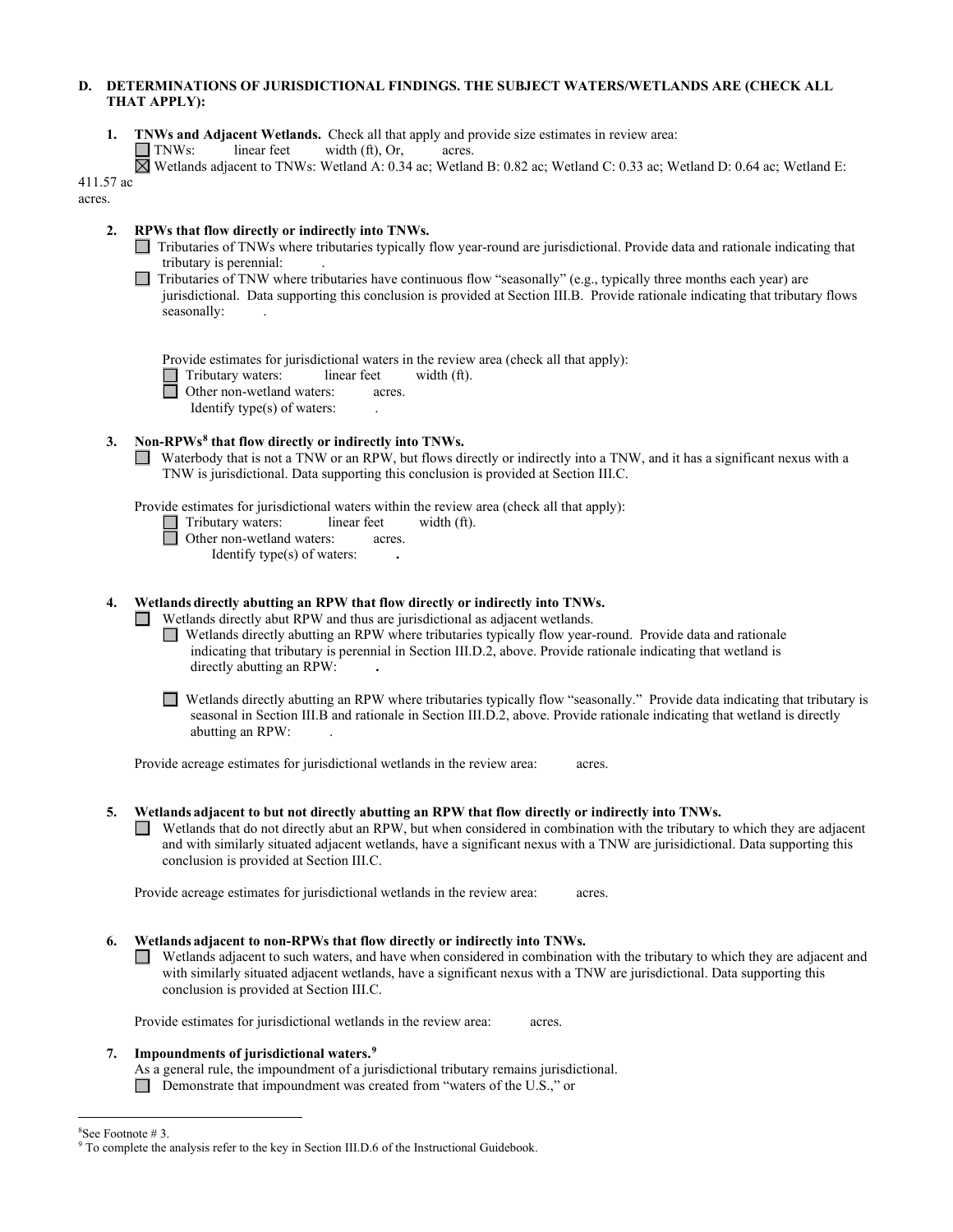Demonstrate that water meets the criteria for one of the categories presented above (1-6), or Demonstrate that water is isolated with a nexus to commerce (see E below).

## **E. ISOLATED [INTERSTATE OR INTRA-STATE] WATERS, INCLUDING ISOLATED WETLANDS, THE USE, DEGRADATION OR DESTRUCTION OF WHICH COULD AFFECT INTERSTATE COMMERCE, INCLUDING ANY SUCH WATERS (CHECK ALL THAT APPLY):[10](#page-6-0)**

which are or could be used by interstate or foreign travelers for recreational or other purposes.

from which fish or shellfish are or could be taken and sold in interstate or foreign commerce.

which are or could be used for industrial purposes by industries in interstate commerce.

Interstate isolated waters.Explain: .

Other factors. Explain:

#### **Identify water body and summarize rationale supporting determination:** .

Provide estimates for jurisdictional waters in the review area (check all that apply):

Tributary waters: linear feet width (ft).

Other non-wetland waters: acres.

Identify type(s) of waters: **.** 

□ Wetlands: acres.

## **F. NON-JURISDICTIONAL WATERS, INCLUDING WETLANDS (CHECK ALL THAT APPLY):**

- If potential wetlands were assessed within the review area, these areas did not meet the criteria in the 1987 Corps of Engineers Wetland Delineation Manual and/or appropriate Regional Supplements.
- **Review area included isolated waters with no substantial nexus to interstate (or foreign) commerce.**

Prior to the Jan 2001 Supreme Court decision in "*SWANCC*," the review area would have been regulated based solely on the "Migratory Bird Rule" (MBR).

Waters do not meet the "Significant Nexus" standard, where such a finding is required for jurisdiction. Explain:

Other: (explain, if not covered above): **The project review area includes multiple features that were determined to be nonjurisdictional**. **Four ponds (Non-Jurisdictional Features F, G, H and I) are present and appear to have been excavated from uplands for unknown purposes. Non-jurisdictional Feature F abuts Wetland C and Non-jurisdictional Feature G abuts Wetland D. Although Non-jurisdictional Features F and G abut these wetlands, it does not appear that these features were excavated from the wetlands. The ponds that are open water features and do not meet the 3 parameters of a wetland. Based on a review of recent aerial imagery (approximately 2018), Pond I contains lily pads on the surface and the presence of the lily pads may occur on a seasonal basis. The project review area also includes three linear conveyances (Non-Jurisdictional Linear Conveyances 1, 2 and 3) that also appear to have been excavated from uplands. The linear conveyances do not appear in aerial photographs, on LiDAR, or in topographic maps. The linear features do not have tributary characteristics including relatively permanent flow and OHW marks. The ponds (Non-Jurisdictional Features F, G, H and I) and linear features (Non-Jurisdictional Linear Conveyances 1, 2 and 3) are non-jurisdictional and not subject to regulation under Section 404 of the CWA. While not jurisdictional themselves, the linear conveyances provide a surface hydrologic connection between wetlands and waters of the US. The jurisdictional status of the connecting wetlands are discussed in Section III A of this Form 1 of 1.**

Provide acreage estimates for non-jurisdictional waters in the review area, where the sole potential basis of jurisdiction is the MBR factors (i.e., presence of migratory birds, presence of endangered species, use of water for irrigated agriculture), using best professional judgment (check all that apply):

Non-wetland waters (i.e., rivers, streams):linear feetwidth (ft).

Lakes/ponds: acres.

Other non-wetland waters: acres. List type of aquatic resource:

Wetlands: acres.

Provide acreage estimates for non-jurisdictional waters in the review area that do not meet the "Significant Nexus" standard, where such a finding is required for jurisdiction (check all that apply):

- Non-wetland waters (i.e., rivers, streams):linear feet,width (ft).
- Lakes/ponds:
- Other non-wetland waters: acres. List type of aquatic resource:
- Wetlands: acres.

<span id="page-6-0"></span>**<sup>10</sup> Prior to asserting or declining CWA jurisdiction based solely on this category, Corps Districts will elevate the action to Corps and EPA HQ for review consistent with the process described in the Corps/EPA** *Memorandum Regarding CWA Act Jurisdiction Following Rapanos.*